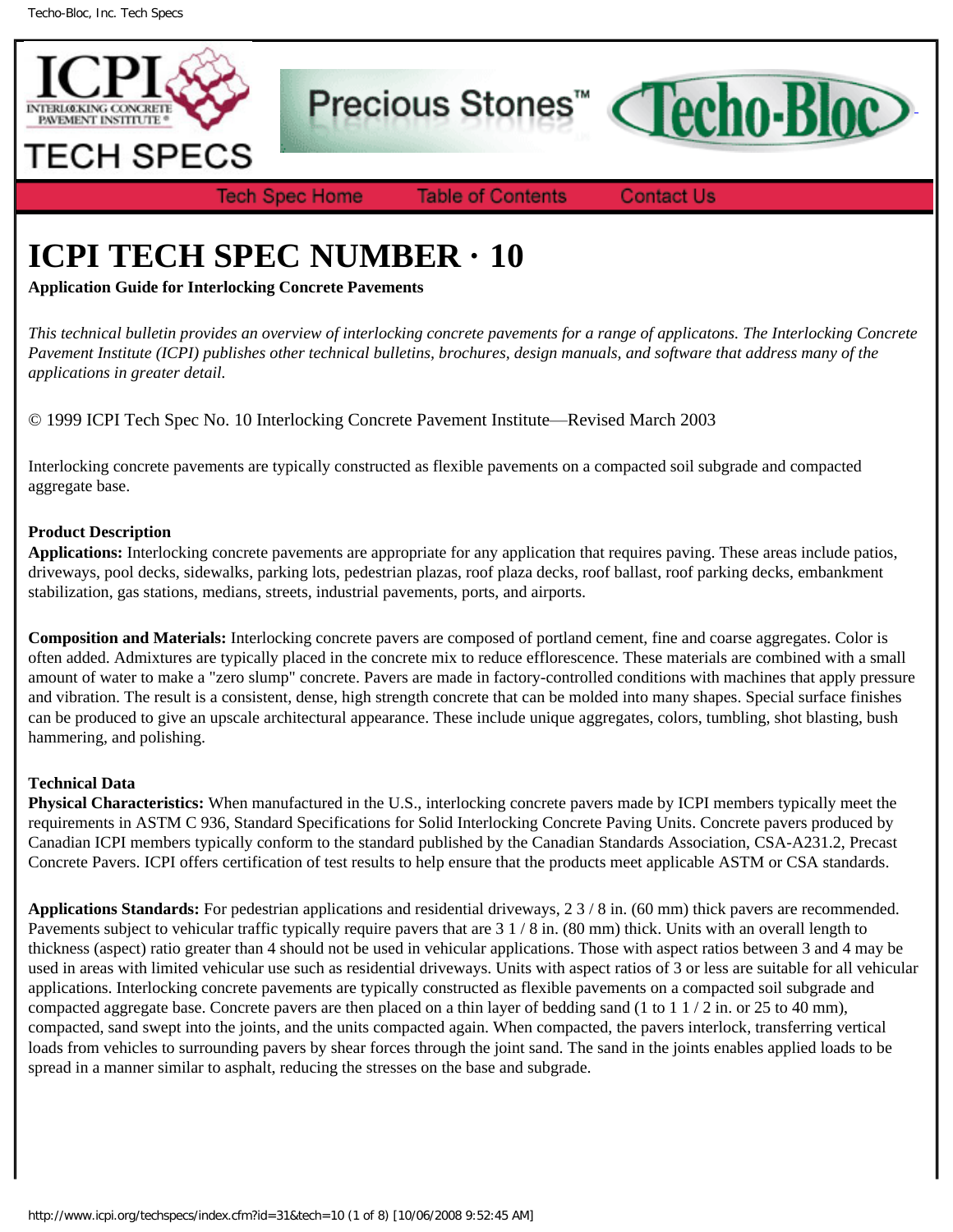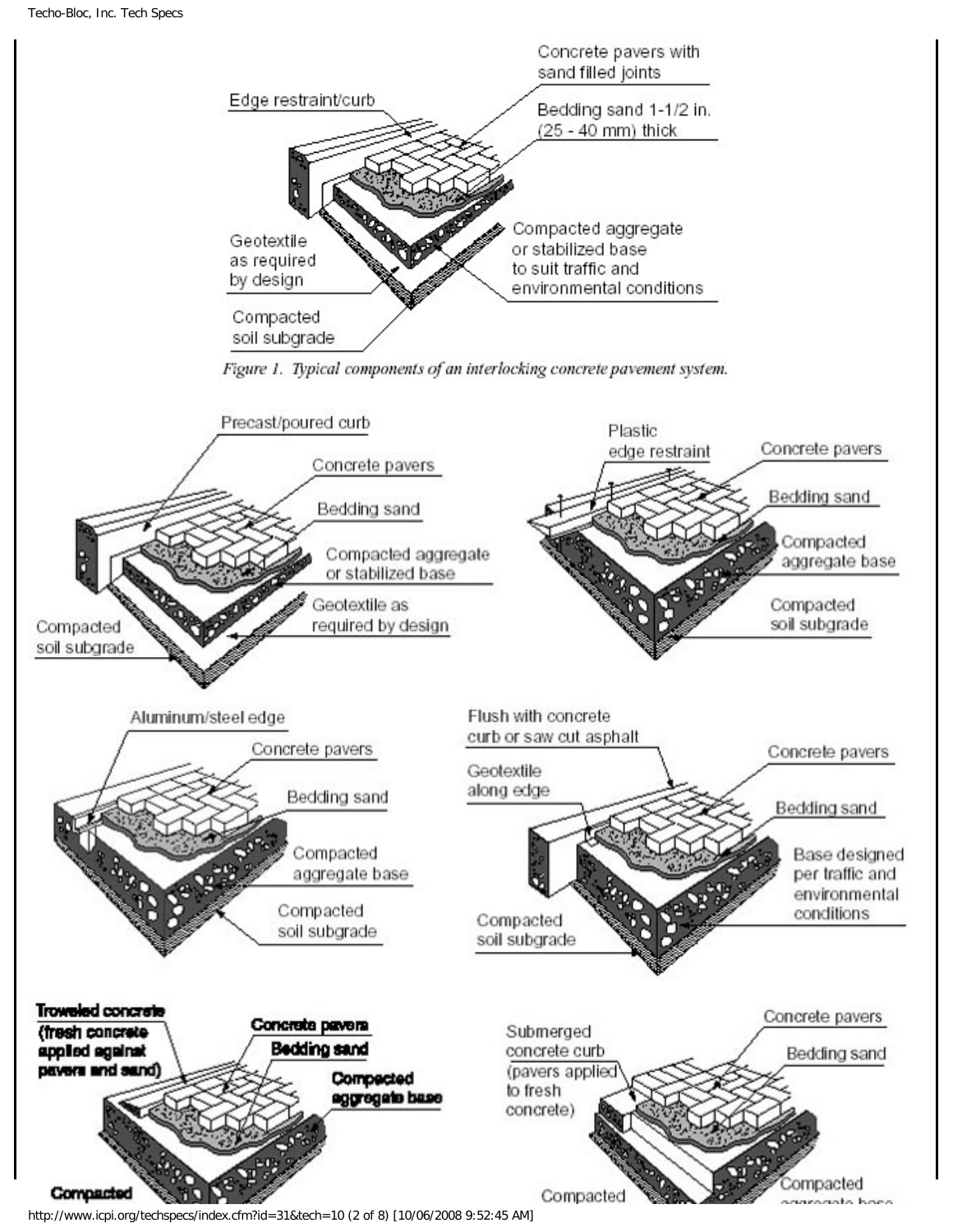Compacted

ao i auborado



Figure 2. Edge Restraints. Note: Troweled concrete and submerged concrete curbs are recommended in non-freeze thaw areas only.

**Benefits:** As interlocking concrete pavements receive traffic, they stiffen and increase their structural capacity over time. *The structural contribution of the interlocking pavers and sand layer can exceed that of an equivalent thickness of asphalt.* The interlock contributes to the structural performance of the pavement system. ICPI *Tech Spec 4* provides additional information on structural design of the pavers, sand, and base. Concrete pavers do not require time to cure. They arrive at the site ready to install, ready for traffic immediately after paving. This can reduce construction time and restore access quickly. The joints between each paver eliminate cracking normal to conventional asphalt and concrete pavement. Unlike concrete or asphalt, concrete pavers do not rely on continuity of their material for structural integrity. Therefore, utility cuts can be reinstated without damage to the pavement surface. Repair to underground utilities and to local deformations in the base materials can be accessed by removing and later reinstating the same pavers. No pavement materials are wasted or hauled to the landfill. Jackhammers are not required to open interlocking pavements. The modular units enable changes in the layout of the pavement over its life. Colored units can be used for lane and parking delineations, traffic direction markings, utility markings, and artistic super graphic designs. Various colors, shapes, and laying patterns can support control and direction of pedestrian or vehicular traffic, and can be used as detectable warnings on pedestrian ramps at intersections. The chamfered joints in the pavement surface facilitate removal of surface water. This decreases nighttime glare when wet and enhances skid resistance. Pedestrian slip resistance meets or exceeds guidelines recommended in the Americans with Disabilities Act (ADA). ICPI *Tech Spec 13* includes further information on slip and skid resistance of concrete pavers. Snow is removed as with any other pavement. Concrete pavers have greater resistance to deicing salts than conventional paving materials due to high cement content, strength, density, and low absorption.



Figure 3. Typical laying patterns.

## **Installation**

It is recommended that installation be performed by experienced contractors who hold a current certificate in the ICPI Concrete Paver Installer Certification Program. Contractors holding this certificate have been instructed and tested on knowledge of interlocking concrete pavement construction. Interlocking concrete pavements typically consist of a soil subgrade, an aggregate base, bedding sand, concrete pavers, edge restraints, and drainage (see Figure 1). Geotextiles are sometimes used under the base, over fine, moist subgrade soils to extend the life of the base and reduce the likelihood of deformation. The installation guidelines below apply to pedestrian and many vehicular applications. For street, industrial, port and airport pavement designs, consult with a qualified civil engineer familiar with local soils, pavement design methods, ICPI resources for these applications, materials, and construction practices. ICPI also has information on design, construction, and maintenance of permeable interlocking concrete pavements for control of runoff and nonpoint storm water pollution.

**Soil Subgrade:** Once excavation has been complete, the soil subgrade should be compacted prior to placing the aggregate base. Compaction should be at least 98% Proctor density (per ASTM D 698) for pedestrian areas and residential driveways, and at least 98% modified Proctor density (per ASTM D 1557) for areas under constant vehicular traffic. Consult compaction equipment manufacturers' recommendations for applying the proper equipment to compact a given soil type. Some soils may not achieve these recommended minimum levels of density. These soils may have a low bearing capacity or be continually wet. If they are under a base that will receive constant vehicular traffic, the soils may need to be stabilized, or have drainage designed to remove excess water.

**Aggregate Base:** Aggregate base materials should conform to that used under asphalt. If no local, state, or provincial standards exist,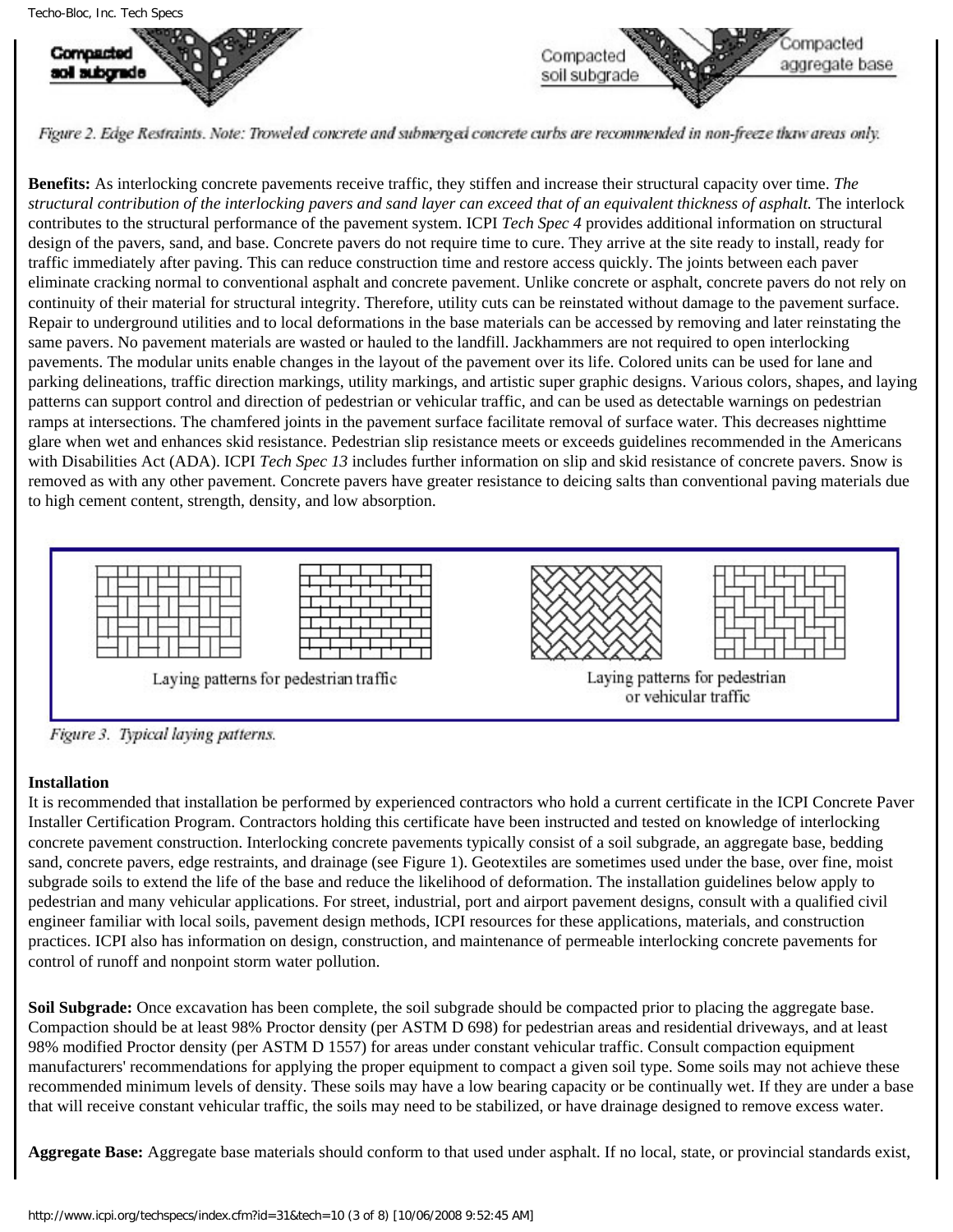Techo-Bloc, Inc. Tech Specs

then the requirements for aggregate base in ASTM D 2940 are recommended. The base should be compacted in 6 in. (150 mm) maximum lifts. The thickness of the base depends on the strength of the soil, drainage, climate, and traffic loads. Base thickness used under asphalt can typically be used under interlocking concrete pavers. Minimum aggregate bases for walks should be 4 to 6 in. (100 to 150 mm), driveways 6 to 8 in. (150 to 200 mm), and streets 8 to 12 in. (200 to 300 mm). Thickness may be adjusted depending on site conditions and traffic. Compaction of the aggregate base under pedestrian and residential driveway pavements should be at least 98% of standard Proctor density (per ASTM D 698). The aggregate base should be compacted to at least 98% modified Proctor density (per ASTM D 1557) for vehicular areas. Compaction equipment suppliers can provide information on the appropriate machines for compacting base material. These density recommendations for areas next to curbs, utility structures, lamp bases, and other protrusions in the pavement are essential to minimize settlement. Site inspection and testing of the compacted soil and base materials are recommended to ensure that compaction requirements have been met. Compacted base materials stabilized with asphalt or cement may be used in heavy load applications or over weak soil subgrades. The surface of the compacted base should be smooth with a maximum tolerance of  $\pm$  3 / 8 in. (10 mm) over a 10 ft. (3 m) straight-edge.

**Bedding Sand:** Bedding sand should conform to the grading requirements of ASTM C 33 or CSAA23.1-FA1. Do not use mason sand. Stone dust or waste screenings should not be used, as they can have an excessive amount of material passing the No. 200 (0.075) mm) sieve. The sand should be screeded to an even thickness of 1 in. to  $1/2$  in. (25-40 mm). Do not use the sand to fill depressions in the base. These eventually will be reflected in the surface of the finished pavement. Fill any depressions with base material and compact. Geotextile may be applied under the bedding sand in certain places. These areas are adjacent to curbs, roof parapets, drains, utility structures, and over asphalt or cement stabilized bases to prevent migration of the bedding sand into joints or cracks. When applied in these locations the fabric should be turned up against vertical surfaces to contain the bedding sand.

**Joint Sand:** Bedding sand may be used as joint sand, however, extra time and effort may be required in sweeping and forcing the sand between the pavers. For that reason, fine, dry sand may be used that conforms to the grading requirements of ASTMC144 or CSA-A179. This sand is often called mason sand and is used to make mortar. This sand should not be used for bedding sand.

**Concrete Pavers:** The shape of the concrete pavers determines the range of laying patterns (Figure 3). 45 ° to 90 ° herringbone patterns are recommended in areas subject to continual vehicular traffic. They will give the maximum interlock and structural performance. Some patterns have "edge" pavers specifically designed to fit against the edge restraints. Concrete pavers can be cut with a splitter or masonry saw to fit along the edge of the pavement. For streets and industrial areas exposed to tire traffic pavers should be no smaller than one-third of a unit along the edge of the pavement. Once the pavers are placed in their specified pattern(s), they are compacted into the bedding sand with a plate compactor. The compactor should have a minimum force of 5,000 lbs. (22 kN) and frequency of 75 to 100 hz. After the pavers are compacted, sand is swept and vibrated into the joints until they are full. All pavement within 3 ft (1 m) of unfinished edges should have the joints full and be compacted at the end of each day. See ICPI *Tech Spec 2* for further information on construction. ICPI *Tech Spec 9* provides a guide specification for installation.

**Edge Restraints:** Edge restraints around interlocking concrete pavement are essential to their performance (Figure 2). The pavers and sand are held together by them, enabling the system to remain interlocked. For walks, patios, and driveways, edge restraints can be steel, aluminum, troweled concrete and submerged concrete curb, or plastic edging specifically designed for concrete pavers. Concrete restraints are recommended for crosswalks, parking lots, drives, streets, industrial, port, and airport pavements. Precast concrete and cut stone curbs are suitable for streets, drives, and parking lots. Edge restraints are typically placed before installing the bedding sand and concrete pavers. Some edge restraints such as plastic, steel, and aluminum can be installed after placing the concrete pavers. See ICPI *Tech Spec 3* for further information on edge restraints.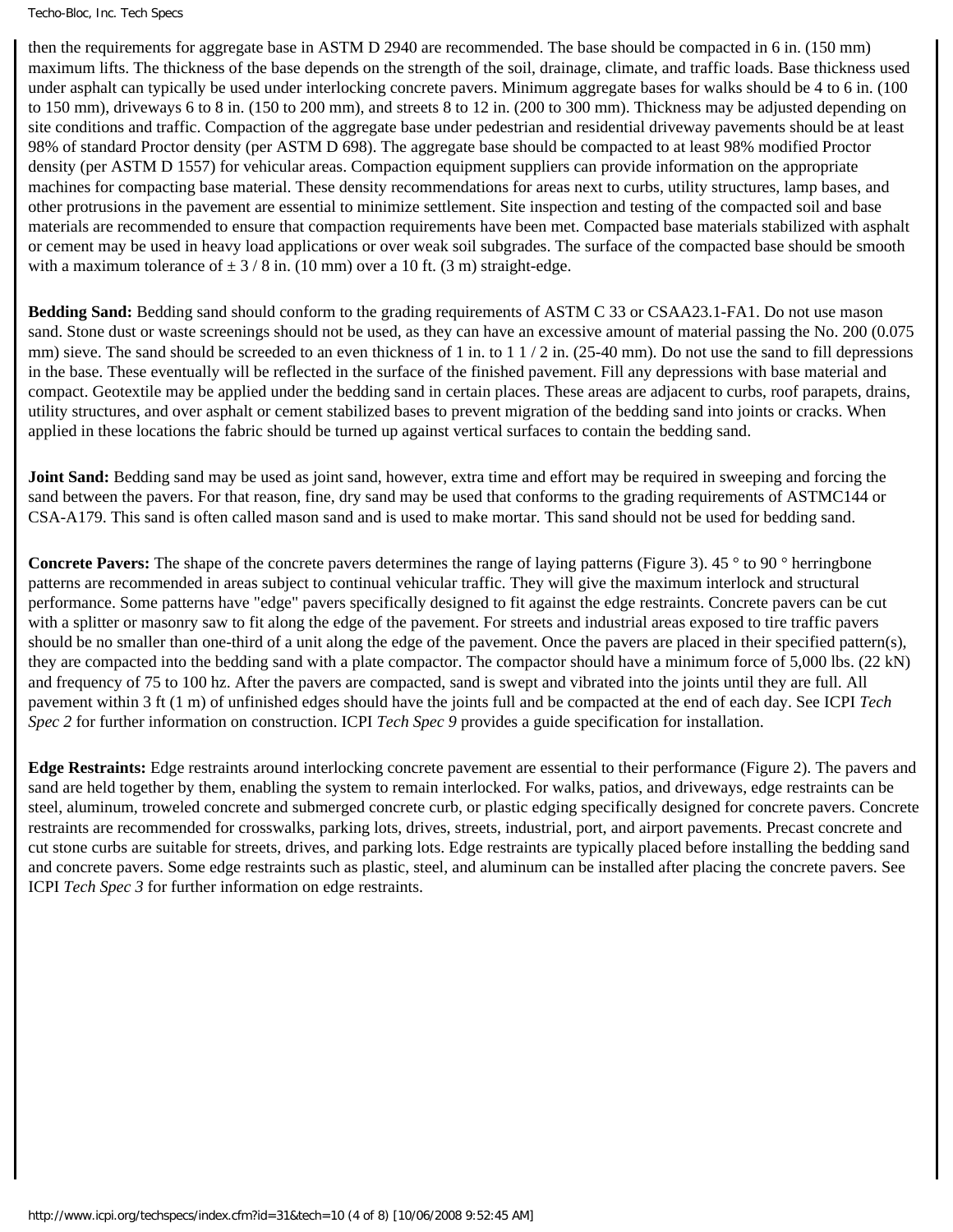

Figure 5. Roof drain with drain holes at bottom of bedding sand layer.

**Drainage:** Surface and subsurface drainage systems, as well as pavement grades, should conform to that used for any other flexible pavement.

**Swimming Pools:** High slip-resistance and rapid drainage of water make concrete pavers a desirable surface around commercial or residential swimming pools. The pavers and bedding sand can be placed on a compacted aggregate or concrete base. If placed on a concrete base, drain holes are necessary at the lowest elevations to remove excess moisture in the bedding sand. A urethane or neoprene sealant and backer rod should be placed between the course of pavers and the pool coping. Sealing the pavers and joints is recommended.

**Roof Plaza/Parking Decks:** Interlocking concrete pavements can be placed on parking garage roofs and pedestrian roof plazas. Concrete pavers provide an attractive ballast for the waterproof membrane (Figure 4). As a heat sink, the pavers reduce thermal stress on the membrane. The roof structure should be waterproofed, designed to withstand loads, and be sloped at least 2% to drain. Protection board should be applied according to the recommendations of the waterproof membrane manufacturer. Geotextile is applied around roof drains to prevent the migration of bedding sand. The drains should have holes at the level of the waterproof membrane to allow removal of subsurface water (Figure 5). See *Tech Spec 14* for further information on roof plaza deck applications.

Gas Stations: For new and refurbished gas stations, concrete pavers provide a safe, oil and fuel-resistant surface. When concrete pavers are removed for repairs to underground power lines, pipes, and storage tanks, they can be reinstated with no ugly patches or time wasted for curing. Stabilized bases are recommended under the pavers and bedding sand to withstand loads from fuel trucks or other heavy vehicles. After installation of the base, bedding sand, concrete pavers, and joint sand, a liquid, fuel-resistant sealer should be applied to and allowed to soak into the joints. Upon curing, the sealer reduces the likelihood of infiltration of petroleum products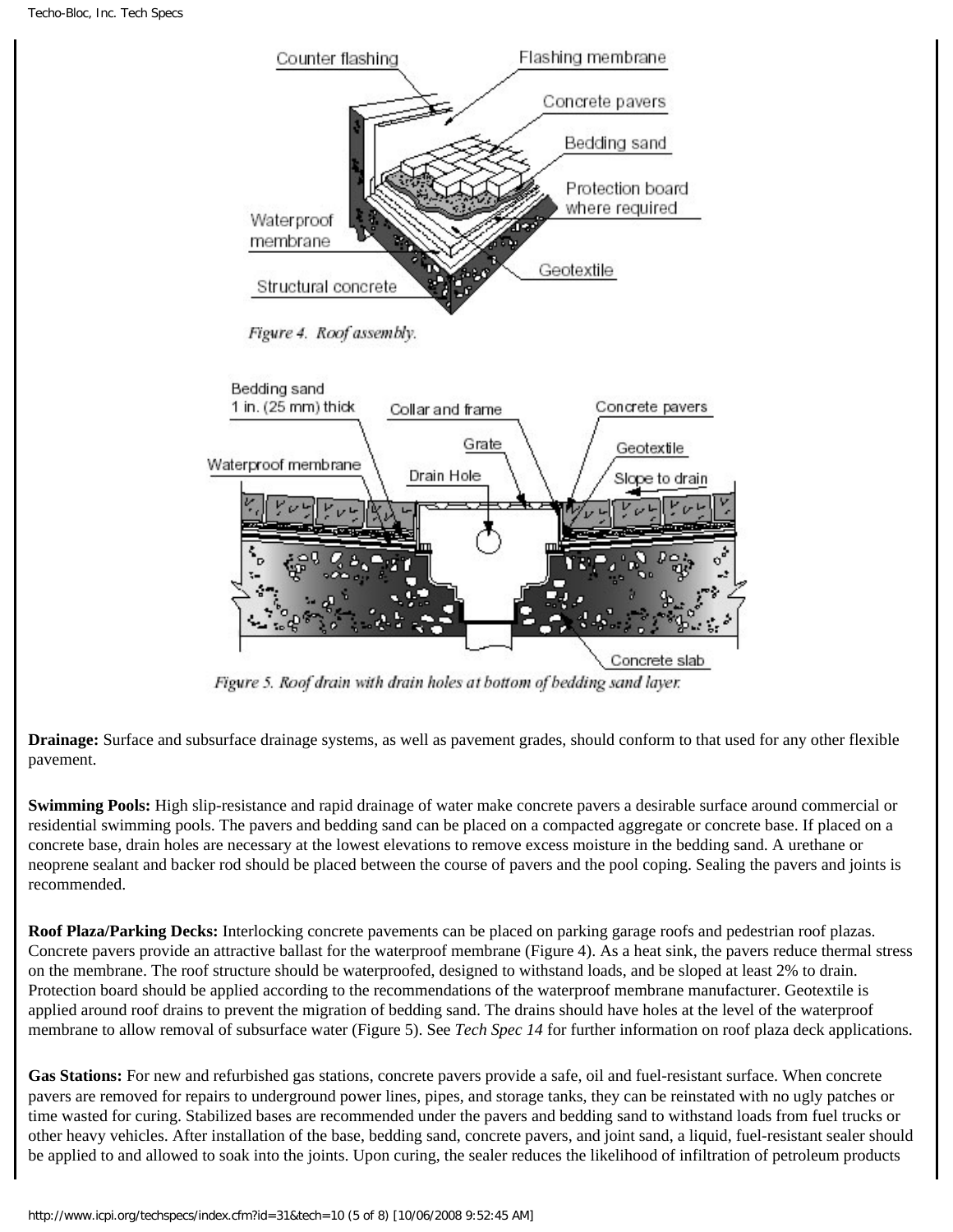from drippings and occasional minor spills.



Figure 8. Snow melting system with concrete pavers.

**Pavement Overlay/Inlay:** New or existing asphalt or concrete pavements can be overlaid or inlaid with concrete pavers (Figure 6). The surface of the existing pavement can be ground out and bedding sand and pavers placed in the milled area. Considerations should be given to drainage of excess moisture in the bedding sand during the early life of the pavement overlay/inlay. Drainage can be achieved by drilling/ casting vertical holes at the lowest elevations of the pavement, or directing drain holes to catch basins. The drain holes should be covered with geotextile to prevent loss of bedding sand. Geotextile may need to be applied at pavement joints and cracks. Cracks 3 / 8 in. (10 mm) or larger in width should be patched prior to placing geotextile, bedding sand, and pavers.

**Embankments and Vehicular Pavements with High Slopes:** Pavers provide a durable surface for control of soil erosion from embankments. A backfill of open-graded aggregate with drains at the bottom of the slope is recommended to relieve hydrostatic pressure (Figure 7). Concrete pavers restrained at the sides and top of the slope should have adjacent areas graded and slope in such a manner that water runs away from the restraints. Vehicular pavements with slopes over 8% may require concrete header beams. The presence and spacing of beams is subject to the designer's discretion. Drainage of water in the bedding sand and base is essential along the upslope side of the concrete headers. For concrete pavers and bedding sand over aggregate base, removal of water can be accomplished with prefabricated geocomposite drains. When pavers and bedding are over concrete or asphalt, there should be several geotextile-covered drain holes in these pavements on the upslope side of the header. The water collected by these drain holes or geocomposite drains should be directed beyond the edge restraints of the pavement. The overall dimensions of, and the steel reinforcement within the concrete headers will depend upon traffic loads and base design. Minimum recommended dimensions are 6 in. (150 mm) wide and 12 in. (300 mm) deep. The joint sand between the pavers should be stabilized with a sealer to prevent washout. The crossfall of the pavement should be at least 2% from the center.

**Snow Melting Systems:** Interlocking concrete pavements can accommodate snow melting systems for pedestrian and vehicular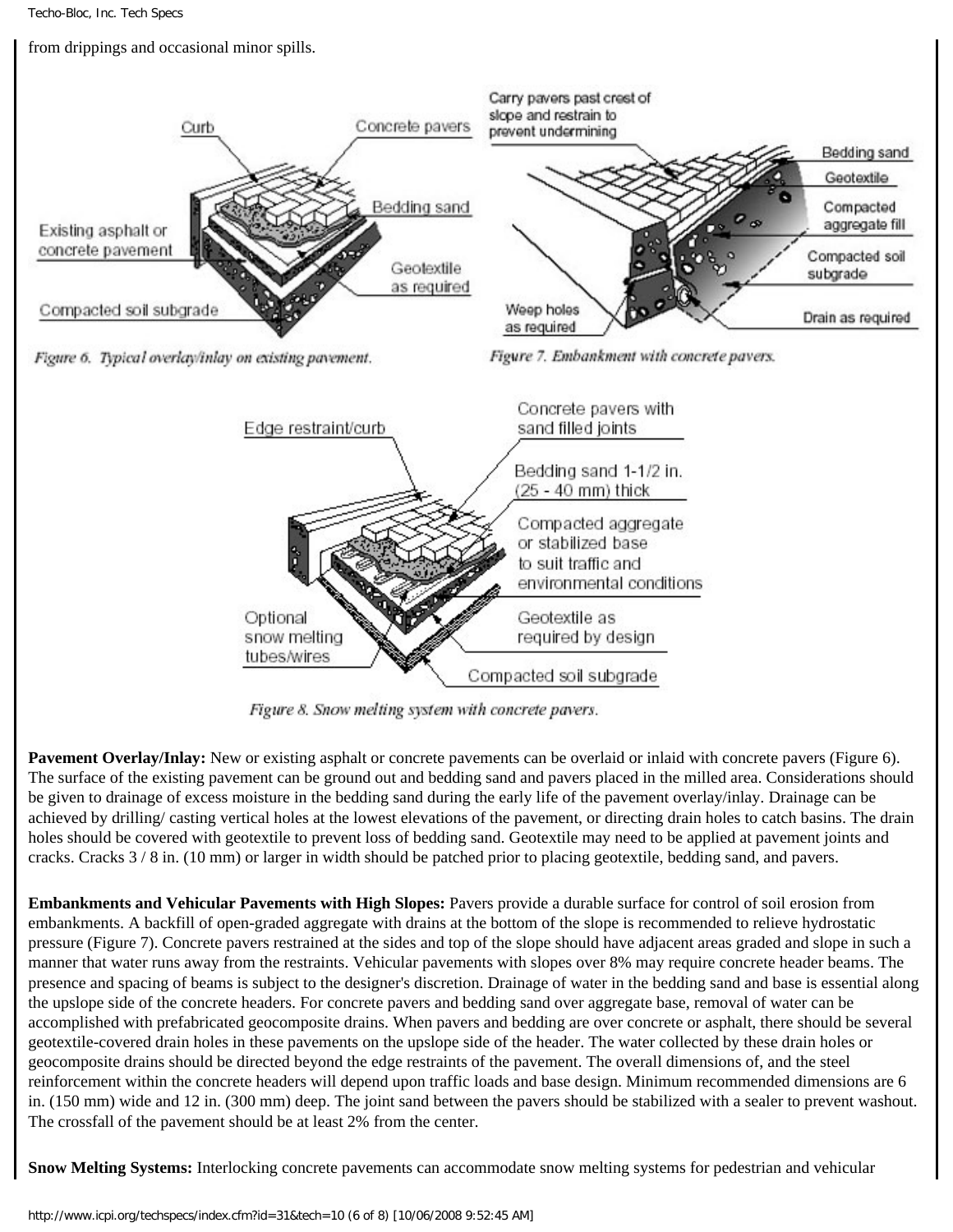#### Techo-Bloc, Inc. Tech Specs

applications (Figure 8). The systems consist of hot, liquid-filled tubing or radiant wires placed in the bedding sand, in compacted aggregate concrete, or asphalt base. Snow melt systems turn on automatically when a snowstorm starts, eliminating plowing, ice hazards, and the need for de-icing salts. The result is less potential for injuries from slipping on ice and decreased liability. An aggregate base can be used to support the tubing or wires for pedestrian areas and residential driveways. Both systems must be secured to the base prior to placing the bedding sand. The systems are installed by specialty contractors (electricians and/or plumbers). The bedding sand may be as much as 2 in. (50 mm) thick to cover and protect the tubing or wires. For other vehicular areas, the tubing or wires should be in placed in a concrete or asphalt base. See ICPI *Tech Spec 12* for further information on snow melting systems.



Figure 9. Mechanical installation equipment places concrete pavers rapidly.

**Rigid Pavements:** Construction of rigid pavements is slower and more expensive compared to sand-set installations. Concrete pavers can be set on a sand-asphalt setting bed with neoprene modified asphalt mastic. The base under the asphalt is typically concrete. Joints are filled with sand, and may also be filled with cement-stabilized sand. Caution should be taken in preventing the pavers from becoming stained by the cement in the sand. Bitumen-set pavers can be placed in vehicular areas. Attention should be given to draining excess water from the base supporting the bitumen setting bed. While bitumen-set concrete pavers perform adequately, the preferred setting bed is sand. Bitumenset concrete pavers will increase the cost of the installation when compared to sand set installations. This installation method requires a concrete base and additional costs from handling the asphalt setting bed and mastic. Small areas are installed in the following sequence. A prime coat is placed on a concrete base, the asphalt bed is placed, screeded, and then compacted. Mastic is applied to the bed and the pavers are placed on it. Should the surface of the pavers be stained with mastic, it is very difficult to remove. Reinstatement of bitumen-set pavers is impossible because the asphalt material adheres to the bottom of the pavers when removed. It is less expensive to discard the pavers rather than remove the asphalt from the units and attempt to reinstate them. Bitumen-set concrete pavers are not recommended on asphalt or aggregate bases. Pavers can be mortared directly to a concrete base using an acrylic fortified mortar bed. Mortared applications work best in pedestrian areas in non-freezethaw regions. Polymer adhesives specially designed for adhering concrete pavers to concrete enable faster installation without the chance of accidentally staining the surface of the pavers with mortar. These adhesives can be used in areas with freezing climates. Mortared pavers and those set with adhesives are not recommended for vehicular areas.

**Mechanical Installation:** Certain laying patterns can be installed mechanically, saving construction time. Specialized installation equipment enables over a square yard (m 2 ) of concrete pavers to be placed in succession, rather than one paver at a time (Figure 9). Contact a local ICPI supplier for availability of laying patterns and for contractors experienced with mechanical installation equipment. See ICPI *Tech Spec 11 and 15* for further information on mechanical installation.

## **Availability and Price**

**Availability:** Interlocking concrete pavers are available from ICPI members throughout the U.S. and Canada. Check with a local member for available shapes, thicknesses, and colors.

**Price:** Prices will vary depending on the site location, pattern, thickness, color, area, base requirements, edge restraints, and drainage.

# **Warranty**

ICPI paver suppliers will typically certify that the specified product meets the requirements of ASTM C 936 or CSA A231.2 as